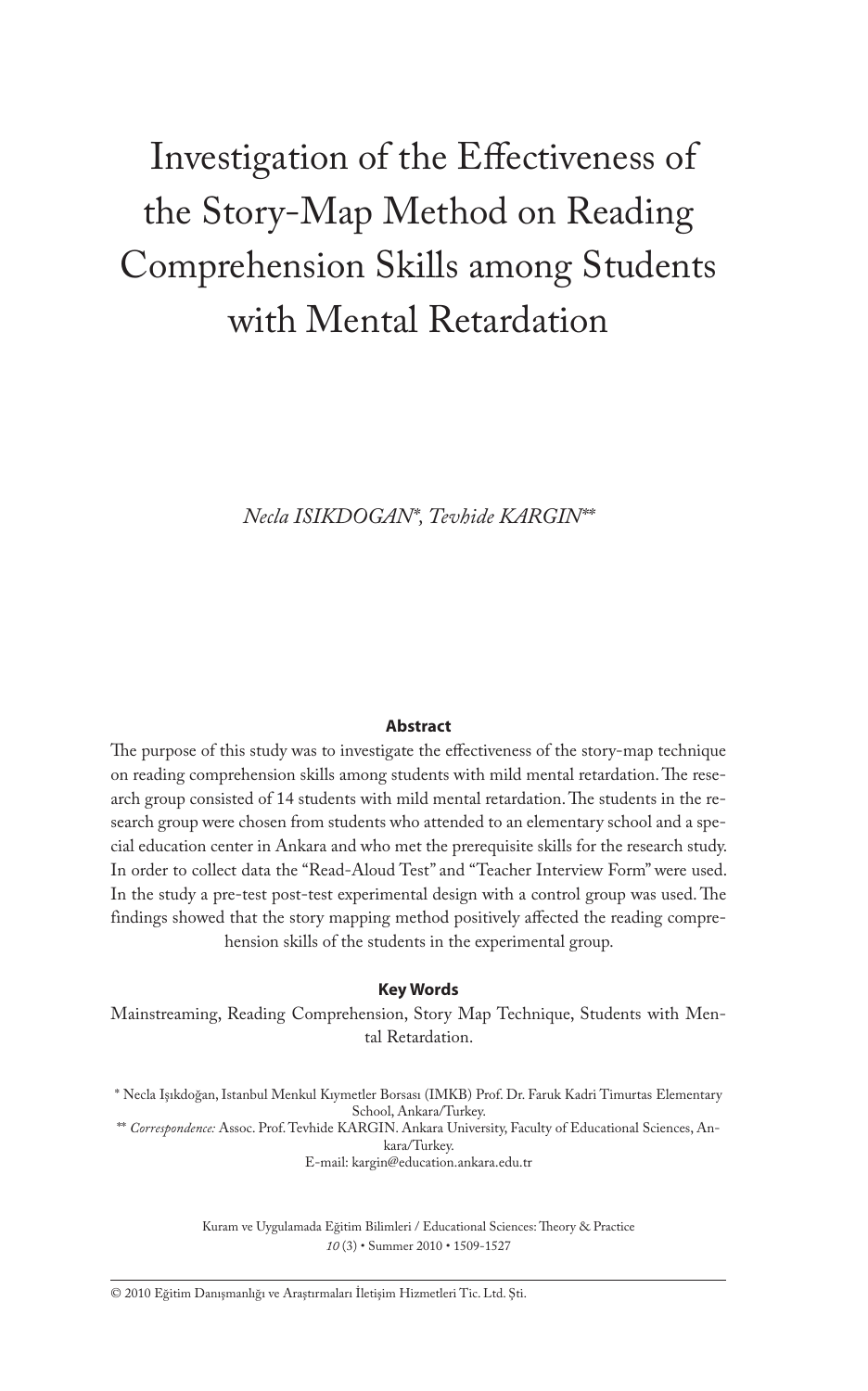Children with mental retardation are individuals who have deficits in basic academic skills especially reading, writing, and reading comprehension in accordance with their level of impairment. Likewise, all students in order for students with mental retardation to be successful in Turkish, mathematics, and social studies especially reading and reading comprehension skills of students with mental retardation need to be improved. Reading and reading comprehension skills are directly related to many skills which determine student achievement. Students who have impairments in reading comprehension skills may not be expected to be interested in different subjects, understand what they read from the books and consequently be successful in different lessons (Doğan, 2002).

The impairments of students with mental retardation in reading comprehension skills show differences according to their level of disability and it is not seen possible for students with severe mental retardation to learn reading and writing skills. The impairments of students with mental retardation in reading skills are more evident in reading comprehension dimension and it is suggested that providing appropriate teaching methods can help students overcome these difficulties (Milli Eğitim Bakanlığı, 2001; Eripek, 2005).

The difficulties in reading comprehension skills of students with mental retardation are mostly in finding the components of the texts they read and associating these components. The short attention span, lacking repeating strategies, impairments in transferring what they have learnt, and memory problems are suggested to be the reasons for these difficulties (Eripek, 2005). In a related study, Eripek (1989) stated that students with mental retardation who are in special education classes had more difficulties in reading comprehension skills. He also indicated that most of these students have learnt reading in the first or second grade; nevertheless, they still need support in reading comprehension skills in upper grades. It is known that the purpose of the reading skills is to understand and extract meaning from the written materials. Therefore, the reading programs should focus on comprehension skills. Improving reading comprehension skills requires using different strategies to a large extent other than the traditional teaching methods and therefore requires instructional adaptations that are appropriate for the characteristics of children (Friend & Bursuck, 2002; Lewis & Doorlag, 1999). Despite these requirements, it is stated that most teachers make few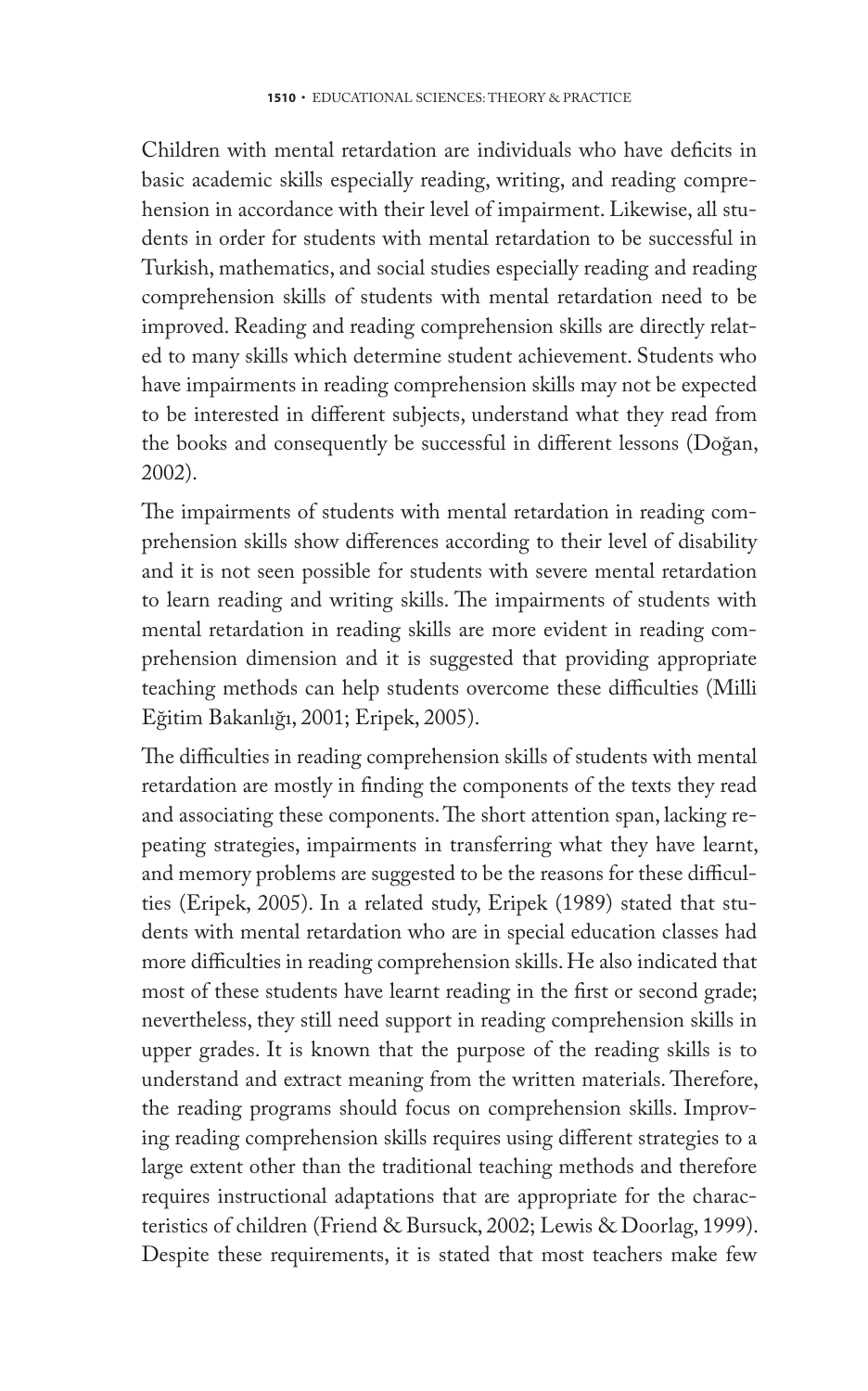adaptations in practice and in fact throughout the year they are using the traditional instructional method in which teachers are more active in lecturing (Sucuoğlu & Kargın, 2006). In a study about reading comprehension skills, Durkin (1978) assessed teacher behaviors intended to improve reading comprehension skills and observed that teachers almost never spent time in improving reading comprehension skills. As a consequence, he indicated that there is a need to develop additional instructional programs in order to improve reading comprehension skills of students with mental retardation.

Using different instructional strategies and making adaptations in instruction when needed are required to improve reading comprehension skills. A teacher whose target is the improvement in every student in his/her class is a teacher who makes adaptations in his/her instructional methods with respect to the student needs. The main reason for making adaptations in instructional methods is to improve the areas in which students have difficulties and have them use their performances to the maximum extent possible. Children with mild mental retardation are educated in mainstreaming environments in Turkey. The success of mainstreaming mostly depends on the teacher to adapt the program with relation to the students' needs. In classes where the traditional method is basically used not only students with mental retardation but their peers with no disabilities also have difficulties (Duman, 2006; Sucuoğlu & Kargın, 2006). Practices in which the traditional method is used contain having the students read the text, answer the questions related to it, and narrate the text. In order for students to answer the questions no additional instruction is given. Nevertheless, when none of the students is able to answer the questions the teacher models the correct answer (Şengül & Yalçın, 2004). Thus, students with mental retardation encounter more failure in reading comprehension exercises.

Different techniques to help students understand the texts are listed in the literature. Some of these techniques involve repeated readings (Dowhower, 1987), questioning (Gersten, Fuchs, Williams, & Baker, 2001), think aloud strategies (Readence, 2005), the Story Map Method (Idol & Croll, 1987), and reciprocal teaching technique (Palinscar & Brown, 1984). The main purpose of all these strategies is to help students understand what they read.

*Repeated Readings* depend on repeating in reading comprehension (Dowhower, 1987). *Questioning* involves practicing comprehension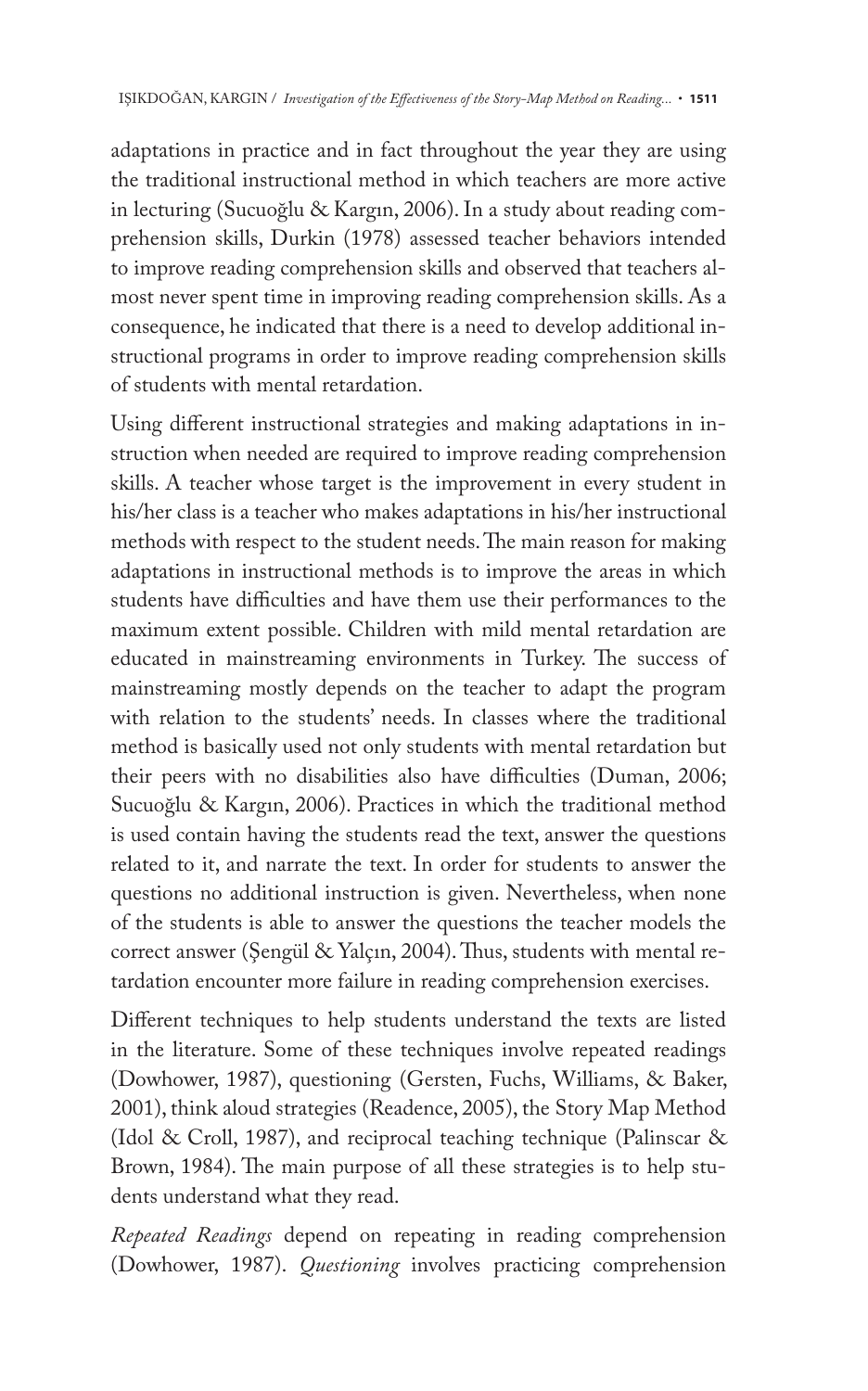questions of the text with the student in improving reading comprehension (Gersten et. al., 2001). *Reciprocal teaching* is an active technique in which older experiences are activated and interacted to the text itself (Carter, 1997). Another reading comprehension technique is *story map*. There are different explanations of story map in the literature. One of these explanations indicates that story map is the representation of some part of or the whole story and the relations of basic components of the story to each other in graphical form (Davis & McPherson, 1989). It is also stated that story map is a schema construction technique that involves teaching the relationships of parts of a story with each other to the reader and giving basic elements of the story in a schema in order to draw the attention of the reader (Sorrel, 1990; cited in Duman, 2006). The purpose of the story map method is to have students construct the story about the elements of the story in their minds without using the given visual material as story map after a certain time and to improve thinking structures that provide text comprehension (Sorrell, 1990). The Story Map Method is accepted as an effective technique in distinguishing significant and insignificant information in the story, directing students (making them focus on important components), providing active participation, transferring information into long term memory, activating foreknowledge, and predicting (Akyol, 1999).

In another study of Idol (1987), three students with learning disabilities and two students with academic difficulties who attended to  $3^{\text{rd}}$  and  $4^{\text{th}}$ grades were instructed with story map in order to teach them the story components. The results showed that there was a progress in answering the questions that were related to the story components and this progress continued throughout the instruction period.

In their study with  $2<sup>nd</sup>$  and  $5<sup>th</sup>$  grade students with learning disabilities, Griffey, Zigmond, and Leinhardt (1988) wanted the students to find the components of stories. In the proceeding phases, the students were expected to go over these steps without using the story map. Eventually, it was observed that the students were able to apply what they had learnt without using the story map. This study is seen important in showing the success of maintenance phase of the story map method ( Johnson & Graham, 1997; cited in Akça, 2002, p. 25).

Davis and McPherson (1989) planned a study to show the effectiveness and maintenance of the story map method using a multiple baseline design across subjects. In the study, five students with learning disabilities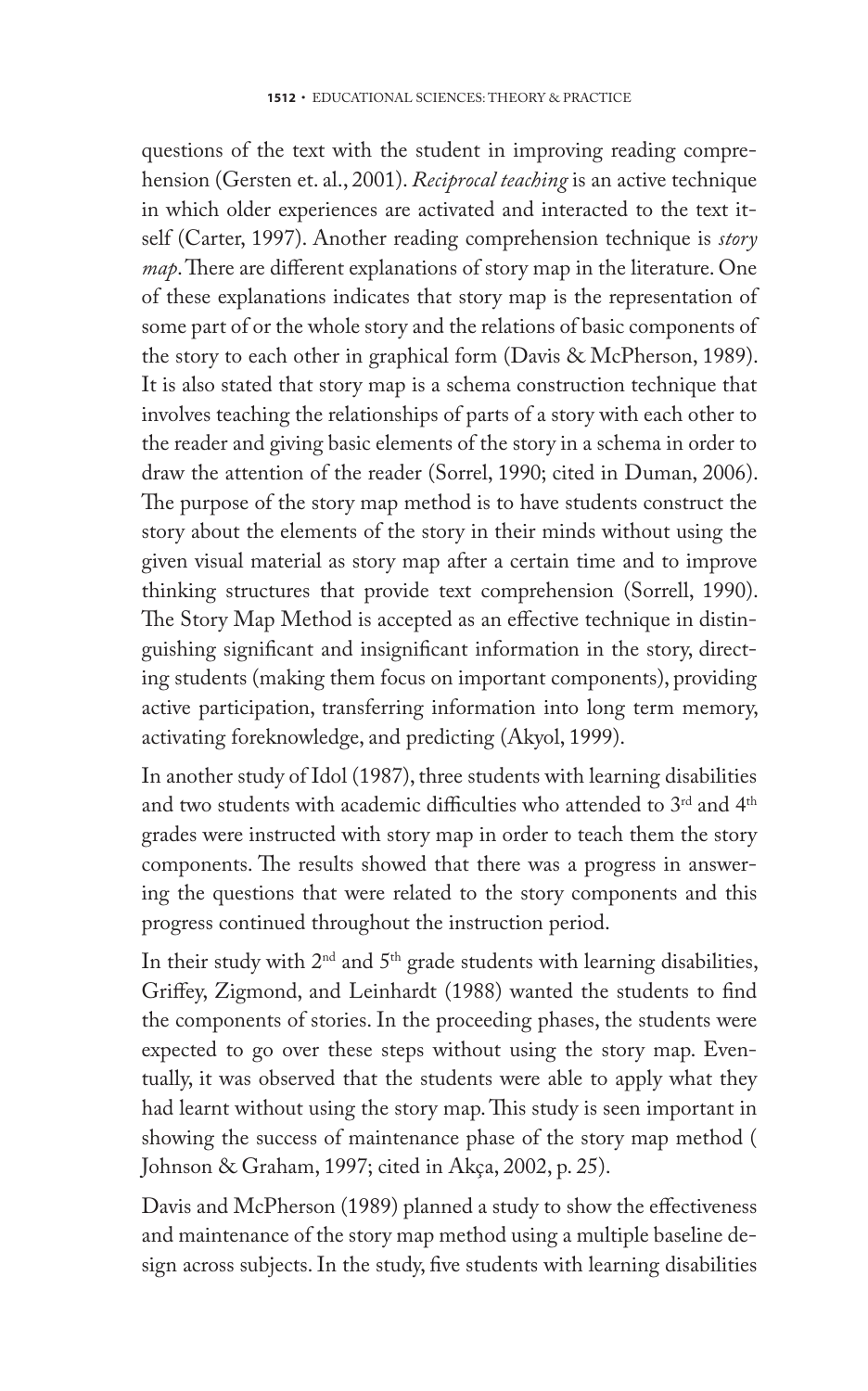were required to read the story they were given and fill in the story map. As a result, they found that there was an increase in students' comprehension and maintenance was also achieved.

In Dimino, Gersten, Carnine, and Blake's (1990) study, there were six students with learning disabilities who attended to 2<sup>nd</sup> grade. The purpose of the study was to show the effectiveness of the story map technique in improving reading comprehension with students who were unable to read in 2<sup>nd</sup> grade. Using a multiple baseline design across subjects, at the end of the study, it was seen that the students who were instructed with the story map technique were more successful in finding the story components while reading and answering the questions than the students who were instructed with the traditional techniques ( Johnson ve Graham, 1997; cited in Akça, 2002, p. 25).

Davis (1994) conducted an experiment to compare the efficacy of story map and direct reading technique on reading comprehension. This experiment consisted of 90 students from both 3rd and 5th grades resulting in 180 students in total. The students were randomly assigned to either experimental or control groups. The purpose of the study was to compare the efficacy of story map and direct reading techniques on reading comprehension. After the experiment, it was seen that the story map technique was superior to direct teaching technique in teaching reading comprehension skills to the students in the experimental group.

Boulineau, Fore III, Hagan-Burke, and Burke (2004) conducted a study on 6 students with learning disabilities who attended to 3<sup>rd</sup> and 4<sup>th</sup> grades. In the study, the students were asked to fill the story map about the story that they had read in order to show the effectiveness of story map technique's effectiveness and maintenance. A single-subject design was used and there was an increase in the reading comprehension of the students and finding the components of the story and this increase was maintained after the study.

These findings of the research studies that were conducted in other countries to find out the effectiveness of story map technique on reading comprehension skills show that this method is effective. Having looked at the research studies involving story map method it is seen that most of these studies consisted of children without disabilities. Only one study was conducted with students with mental retardation. In order to summarize these studies the first one was of Akça's (2002). The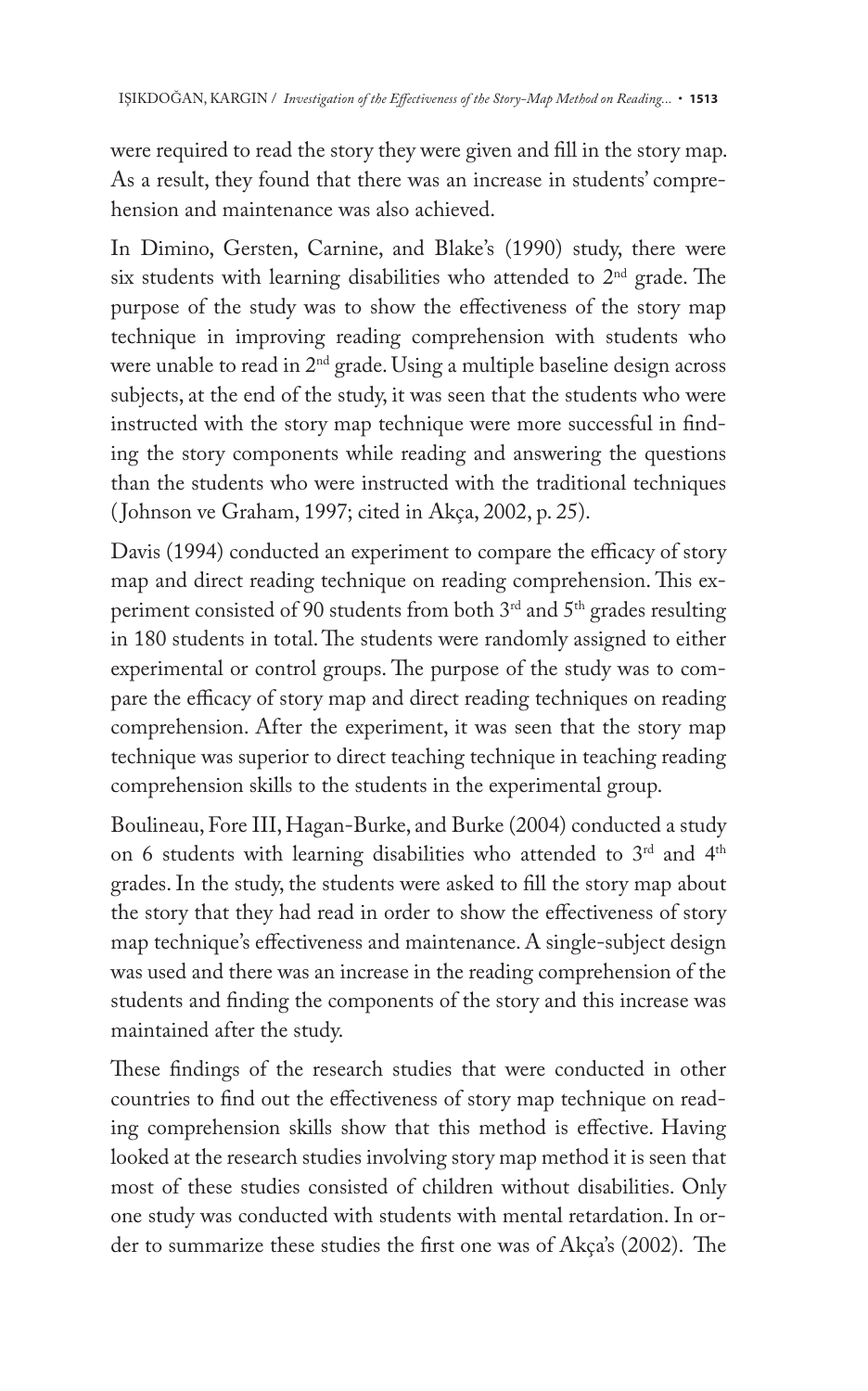researcher conducted an experiment to determine the effectiveness of story map technique on reading comprehension skills of 44 4<sup>th</sup> grade students. As a result of this experimental study, it was found that the story map technique was effective in teaching students reading comprehension and finding the components of the story.

The second study was of Bozkurt's (2005) experiment using a pre-test post-test design with 34 students who attended to 8<sup>th</sup> grade and the purpose of the experiment was to investigate the effect of story map technique on reading comprehension. It was found that story map technique was superior to traditional methods in teaching reading comprehension skills.

Lastly, in a study of Duman (2006), it was aimed to find the effectiveness of story map technique on reading comprehension skills of 3 students with mild mental retardation that had  $2<sup>nd</sup>$  grade reading abilities. Conducting a multiple probe design, it was found that story map technique was effective in teaching reading comprehension skills to these students. The study of Duman (2006) is important that in being the first research study that aimed to teach reading comprehension skills to students with mental retardation utilizing story map.

To summarize when we look at the studies in which story map technique was used that were summarized above, we can clearly see that this technique is effective on reading comprehension skills of children and the skills are also maintained. For these reasons, it is emphasized that teachers use the story map technique in teaching reading comprehension skills to their students in their classrooms.

As a consequence, in Turkey, there is a restricted range of studies that examine the effectiveness of different techniques on reading comprehension skills of students with special needs and there is a need to increase the number of these studies. For this necessity, the problem of this study was the effectiveness of the instruction utilizing story map technique on teaching reading comprehension skills to students with special needs that attend to general education classrooms.

The purpose of this study was to investigate the effectiveness of the story map technique on teaching reading comprehension skills to students with special needs that attended to general education classrooms. In order to achieve this purpose following questions were investigated: 1) Is there a difference between the reading comprehension skills of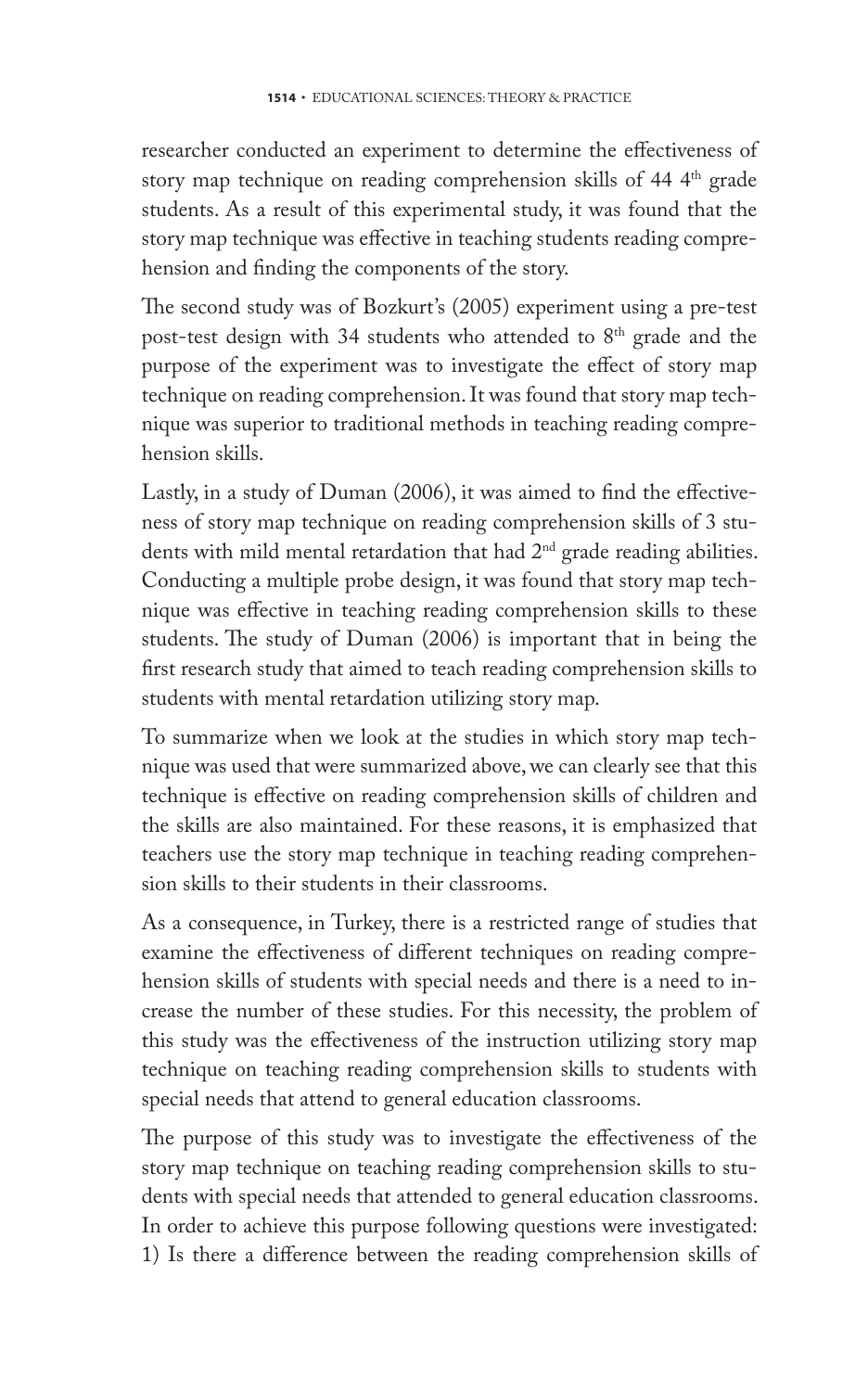children in the experimental and control groups before the application of the story map technique? 2) Is there a difference between the reading comprehension skills of children in the experimental and control groups after the application of the story map technique? 3) Is there a difference between the reading comprehension skills of children in experimental group before and after the application of the story map technique? 4) Is there a difference between the reading comprehension skills of children in control group before and after the program?

## **Method**

## **Participants**

**Table 1.** 

This study was conducted with 14 students with mild mental retardation. 7 of them who were in the experimental group were attending in an inclusive elementary school in Sincan and the others who were in the control group were attending in a special education and rehabilitation center in Çankaya, in Ankara at the time the study was conducted. The characteristics of the participants were showed in Table 1.

|                  | Sex<br>Age                                               |    |                | Grade |                | <b>Total</b> |                 |    |
|------------------|----------------------------------------------------------|----|----------------|-------|----------------|--------------|-----------------|----|
|                  | Female Male $8 \text{ yrs}$ 9 yrs 10 yrs $2^{\text{nd}}$ |    |                |       |                |              | 3 <sup>rd</sup> |    |
| Experimental G 2 |                                                          |    | $\overline{4}$ | 3     |                |              |                 |    |
| Control G        |                                                          | 6  | 2              | 3     | $\overline{2}$ | 2            |                 |    |
| Total            |                                                          | 11 | 6              | 6     |                | 6            |                 | 14 |

*Age, Sex and Grade Distribution of the Experimental and Control Groups*

As it is seen in Table 1, there were 2 girls and 5 boys in the experimental group. The mean age of the students was 8.4 years. And also 4 of the students in the experimental group were attending  $2<sup>nd</sup>$  grade and 3 of them were attending  $3<sup>rd</sup>$  grade. There were 1 girl and 6 boys in the control group. The mean age of control groups was 9 years. Also, 2 of the students in the control group were attending  $2<sup>nd</sup>$  grade and 5 of them were attending 3<sup>rd</sup> grade.

In order to implement this research, the participants were expected to have the following pre-conditions: 1. having the diagnosis of mild mental retardation, 2. having no other disabilities, 3. attending to general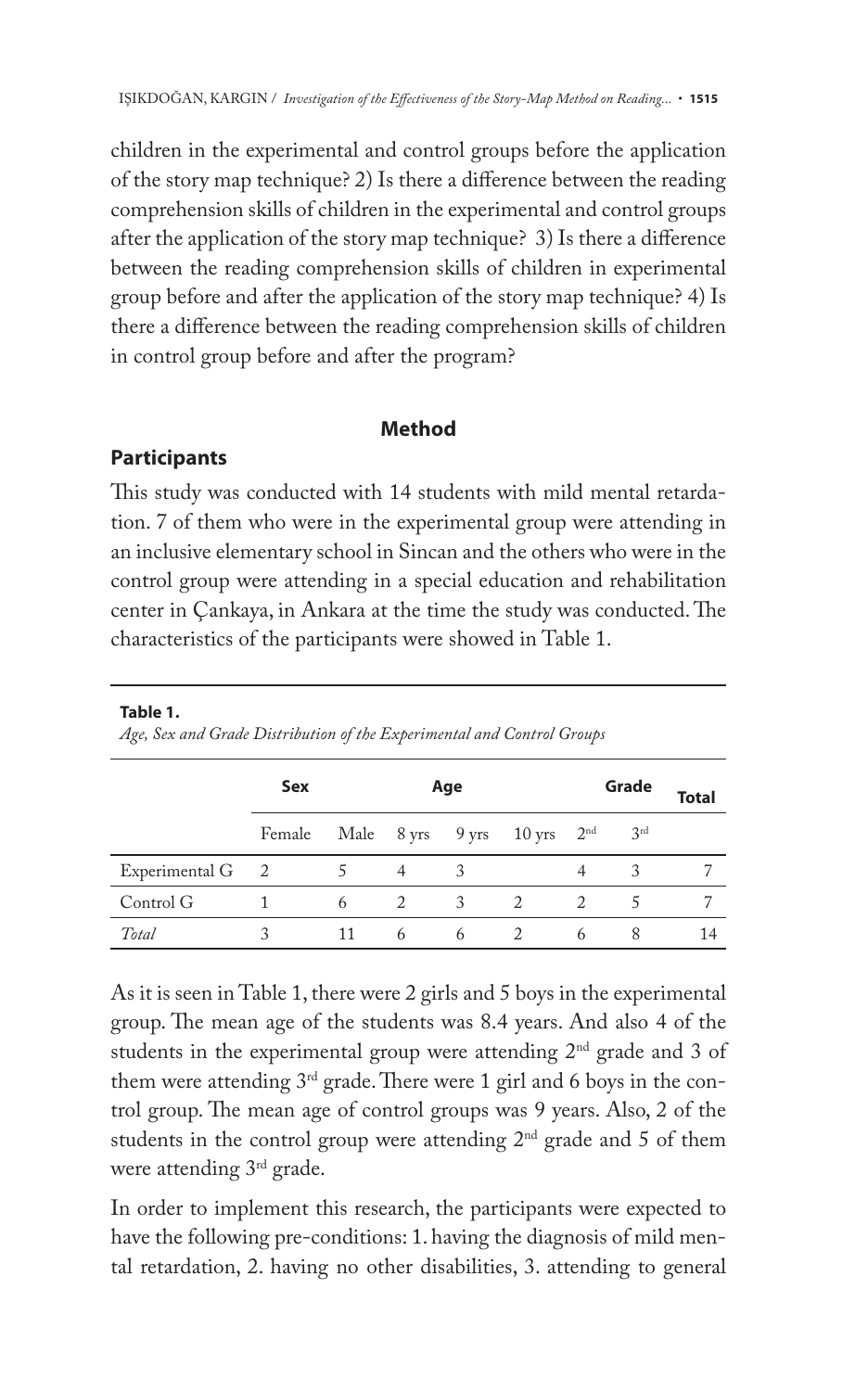education classrooms as a mainstreaming student, 4. having traditional instruction in Turkish lessons, 5. the ability of independent reading accuracy of 2nd grade (99% and more) and also independent writing skills of 2nd grade, 6. Having instructional level of reading comprehension skills of  $2<sup>nd</sup>$  grade that were to be taught (that students were able to answer the questions with 89-70% accuracy, and 7. attending either  $2<sup>nd</sup>$ or 3rd grade.

## **Data Collection Instruments**

In this research for two different purposes data collection instruments were used: 1. to determine the research group and 2. the instruments used in the experimental phase.

**The Instruments Used to Determine the Research Group:** In order to collect the data to determine the experimental and control groups a *Read Aloud Test* (App. 1), and *Teacher Interview Form* (App. 2) that was developed by the researcher were used. The *Read Aloud Test* (App. 2) that was used in pre assessment was developed by Şenel (1998) in order to determine the reading and reading comprehension of students who attend to elementary school. The *Read Aloud Test* consists of reading texts and five questions about these texts that were intended for elementary grades 1 to 5. The reliability and validity studies of this test were done by Şenel.

In order to determine the reading comprehension difficulties of the students and to determine the research group (experimental and control) *The Read Aloud Test* of Şenel (1998) was administered individually to students that were chosen. All the sessions were videotaped while the test was being administered in order to make it possible for the error analysis and assessment of reading comprehension skills. The read aloud test consists of 5 stories that are at the grade level of the students and the students read all the stories starting from the  $1<sup>st</sup>$  grade ones. After the students finished the story, the story was covered with a blank sheet and the questions related to the story were asked. After administering *The Read Aloud Test* the researcher scored all the answers at the end of the assessment session.

First, parallel-form reliability was used by Şenel (1998) as reliability and validity studies. For this purpose, *The Read Aloud Test* was prepared in two forms and conducting parallel form reliability correlations between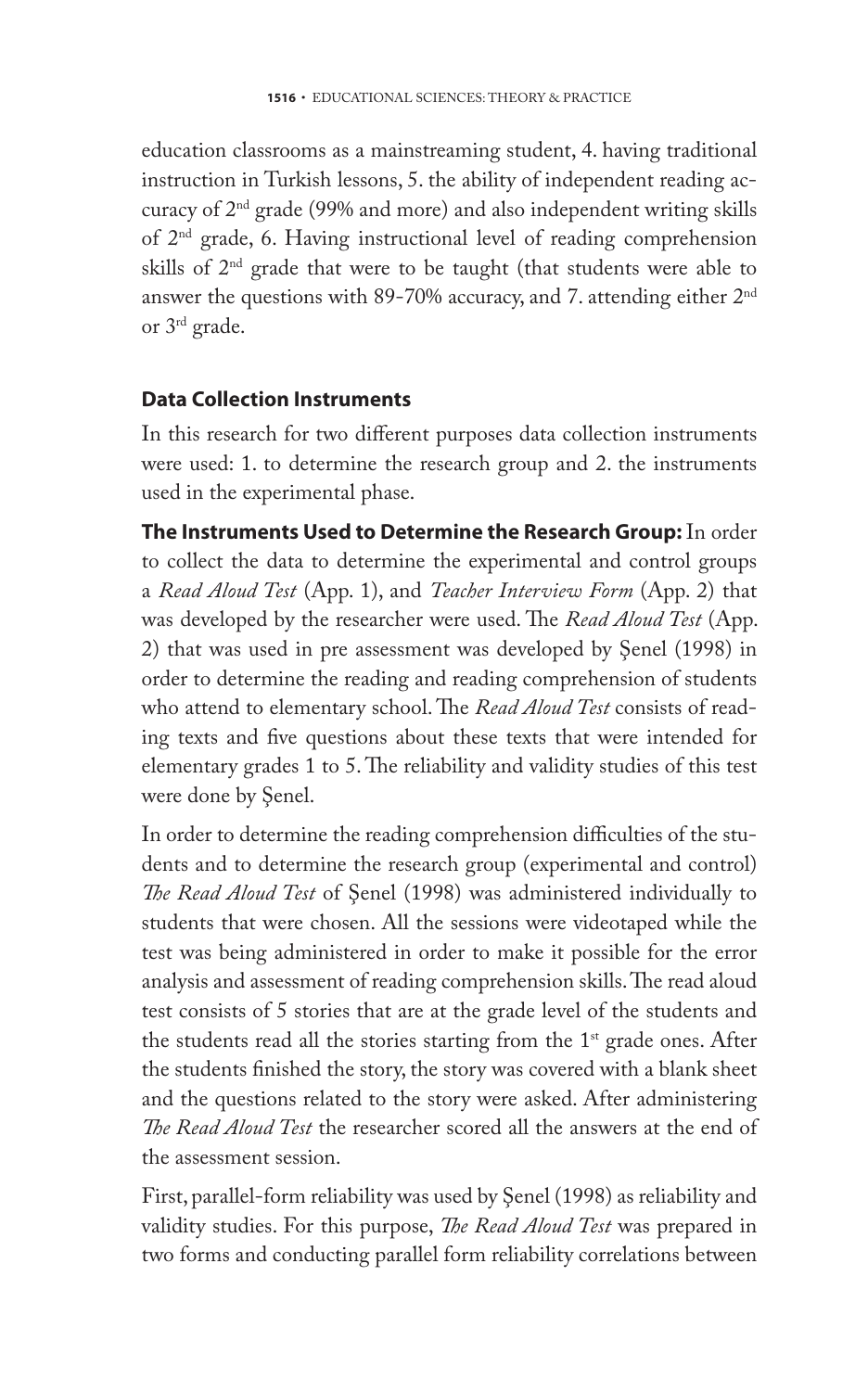read aloud and reading comprehension scores were analyzed. A hundred and two students were administered both A and B forms of the reading test and correlations between the scores of students in reading aloud and reading comprehension from each form were calculated. The correlation coefficient of 102 students was r= .90 (p<.001) for reading aloud scores,  $r = .76$  ( $p < .001$ ) for reading comprehension scores. As a result, reading alaud and comprehension scores of A and B forms were significantly correlated.

For the validity studies of the reading test, content and criterion validity methods were used. For the content validity 20 elementary school teachers who had instructed from  $1^{st}$  to  $5^{th}$  grade were asked to assess the texts in *The Read Aloud Test* and indicate whether the texts were appropriate for the grade level of the students for them to read and comprehend. As a result, the texts were stated to be appropriate to the grade levels they were written for and that the students could read and comprehend the texts. For the criterion validity correlations between the Turkish grades and reading aloud and comprehension scores of the test were found .32 ( $p$ <.001) and .35 ( $p$ <.001) respectively. These findings show that the test has content and criterion validity in terms of both reading aloud and comprehension.

There are some criteria used to determine the appropriateness of the reading inventories to individual's reading level. These are independent level, instructional level, and failure level. According to these three levels, word recognition rate can be listed as follows: independent level is 99% and above, instructional level is 95% and failure level is below 90%. In determining the reading comprehension level of an individual, the score of the individual from the text s/he reads is divided by the total score. The rate of answering the questions at the independent level is 90% and above, at the instructional level is between 89-70% and at the failure level that ratio is 69% or below (Senel, 1998).

Another instrument that was used to determine the research groups was *Teacher Interview Form.* It was developed by the researcher in order to determine the general situation of the students in the classes and to learn the teachers' information about their students' difficulties in reading comprehension and the techniques they used (App. 2). The form was completed by arranging an interview with the teachers of the students individually. *Teacher Interview Form* was consisted of questions whether there were any students who had difficulties in reading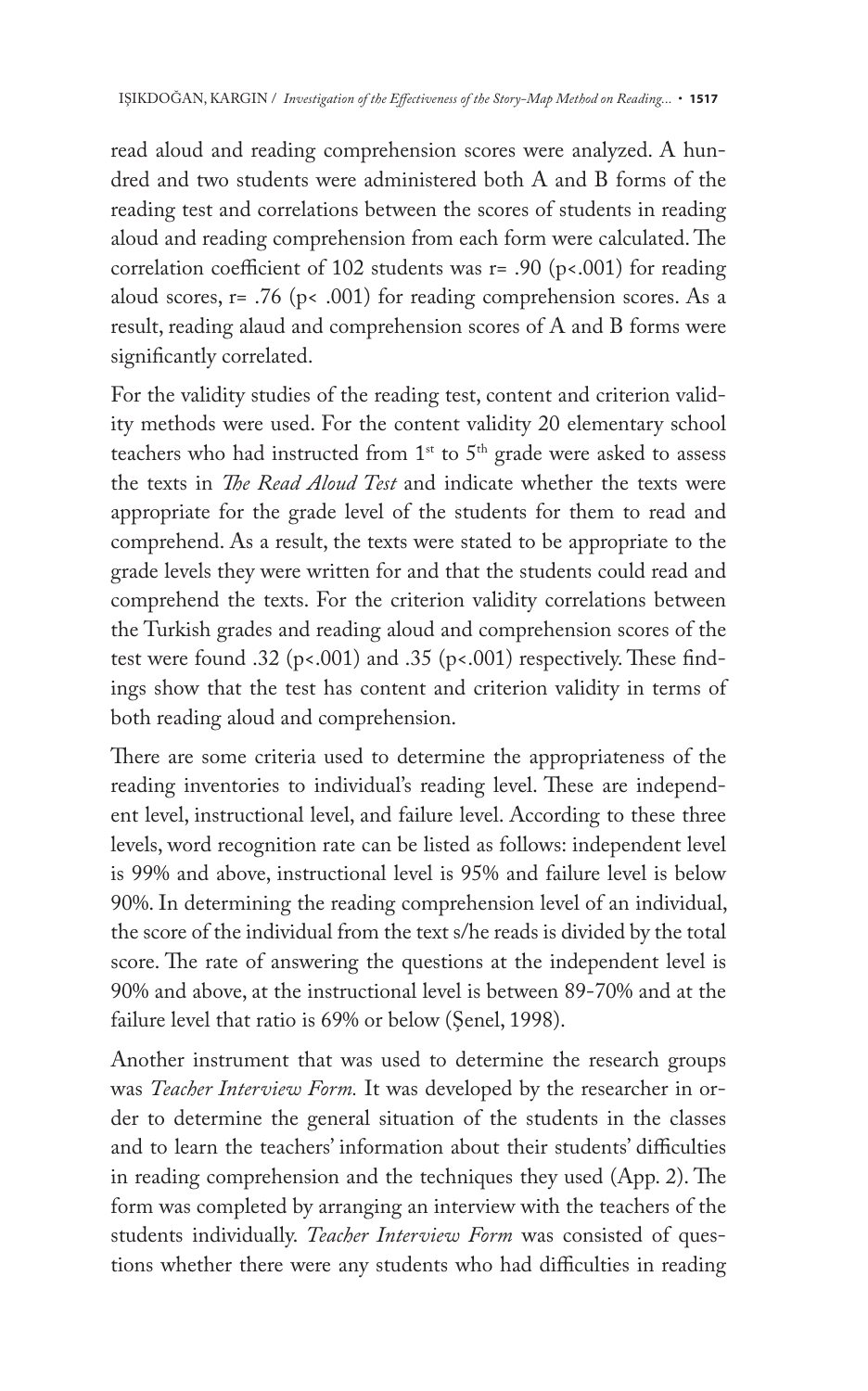comprehension in their classrooms, if any which areas these students had difficulties in reading comprehension, and which adaptations these teachers had made in order to improve the reading comprehension skills of the students, and etc.

**The Instruments Used in the Implementation Phase of the Research:** First, s*tory map schema form* was used in the implementation phase of the research that was developed by Boulineau, Fore III, Hagan-Burke, and Burke (2004) (App. 3). Boulineau et. al.'s *story map form* consisted of the following story components: a) Place, b) Time, c) Main Character, d) Problem, e) Solution, f) Result, g) Reaction, and h) Achievement of the Story. Because the experiment was done with students with special needs, all the story components on the *story map schema form* were presented with a picture in order for students to easily recode and remember the story components. Second, in the implementation phase, *monitoring form* was developed by the researcher to determine the rate of correct, false or missing answers of the students in the experimental group in filling the eight components in story map schema form. In *monitoring form,* all the eight components in the *story map schema form* were transformed into questions and a short answer were written for each question. While filling the *story map schema form*  the experimental group was expected to answer these questions and the criterion was set to be 100%. Third, in the implementation phase *reading comprehension questions* were used. All the eight components in the story map were transformed into questions and appropriate blanks were given for the students in the experimental and control groups to write their answers in these blanks. The written answers were assessed as (+) and (-) in pre and post tests using *story map reading comprehension skills pre test form* and *story map reading comprehension skills post test form.* 

## **Data Collection**

Collecting the data of this research involved four phases. These are as follows: a) Forming the research group (pre-test), b) Determining the reading comprehension skills of students in the experimental and control groups with pre-test, c) Teaching reading comprehension skills to students in the experimental group using story map method, and d) Determining the reading comprehension skills of students in the experimental and control groups with post test.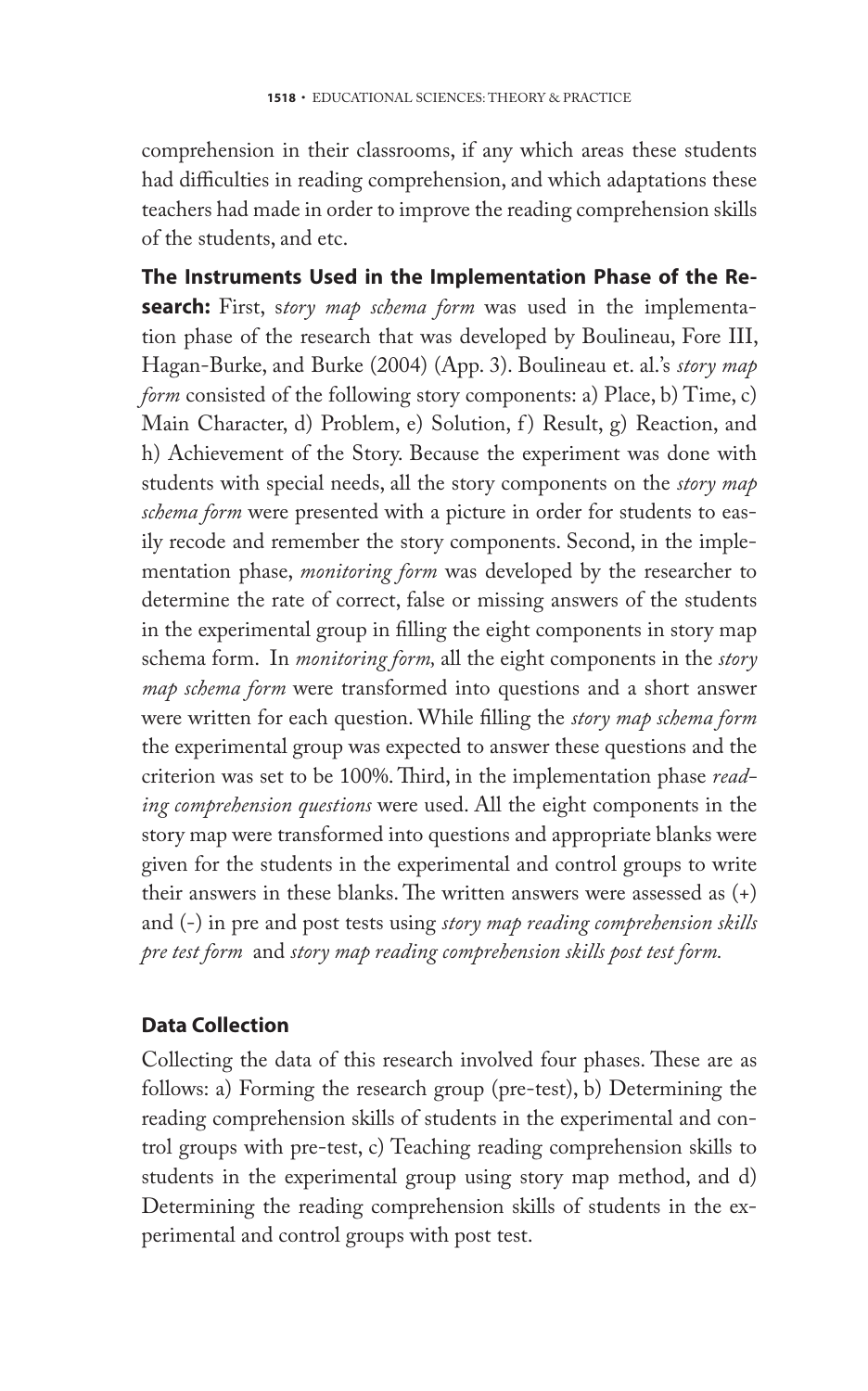**Forming the Research Group (Pre-Test):** In this phase to determine the students who have difficulties in reading comprehension skills, to determine the experimental and control groups, the school files and medical records of mainstreamed students from an elementary school in Sincan province of Ankara that had difficulties in reading comprehension skills and students from a special education center that had difficulties in reading comprehension skills were examined and interviews with their teachers were conducted using teacher interview form (App. 2). After student files, medical records, and teacher interview forms were analyzed Şenel's (1998) the Read Aloud Test was conducted to the students individually by the researcher.

**Determining the Reading Comprehension Skills of Students in the Experimental and Control Groups with Pre Test (1st week):** In order to determine the reading levels of the students they were asked to read the story that was chosen by the researcher for the pre-test then reading comprehension questions regarding the story components were asked to the students both in experimental and control groups individually. To find pre-test scores story comprehension questions were transformed into a form by the researcher. In this form, eight components were in directives and if the student answered all the questions it was coded as (+) and if s/he could not it was coded as (-). The researcher coded the answers of the students to *story map reading comprehension skills pre test assessment form* as (+) or (-). Then, this process was replicated for all the students in the experimental and control groups. After the assessment the scores of the students obtained from *story map the reading comprehension skills pre test assessment form* were calculated.

**Teaching Reading Comprehension Skills to Students in the Experimental Group Using Story Map Method:** When pre test was administered, students in the experimental group were instructed using story map method in teaching reading comprehension skills for 16 sessions. Every session was lasted 40 minutes and carried out four days of the week. Every phase of *Story Map Method* (modeling, guidance, test, and maintenance) was achieved in one week. In every session, one story was read. The stories in the implementation were developed by Cora-İnce (2007) in order to investigate the effectiveness of an instructional program that utilized collaborative teaching approach in teaching reading comprehension skills. The stories were designed to assess answering the questions of the text read, finding the main idea, and summarizing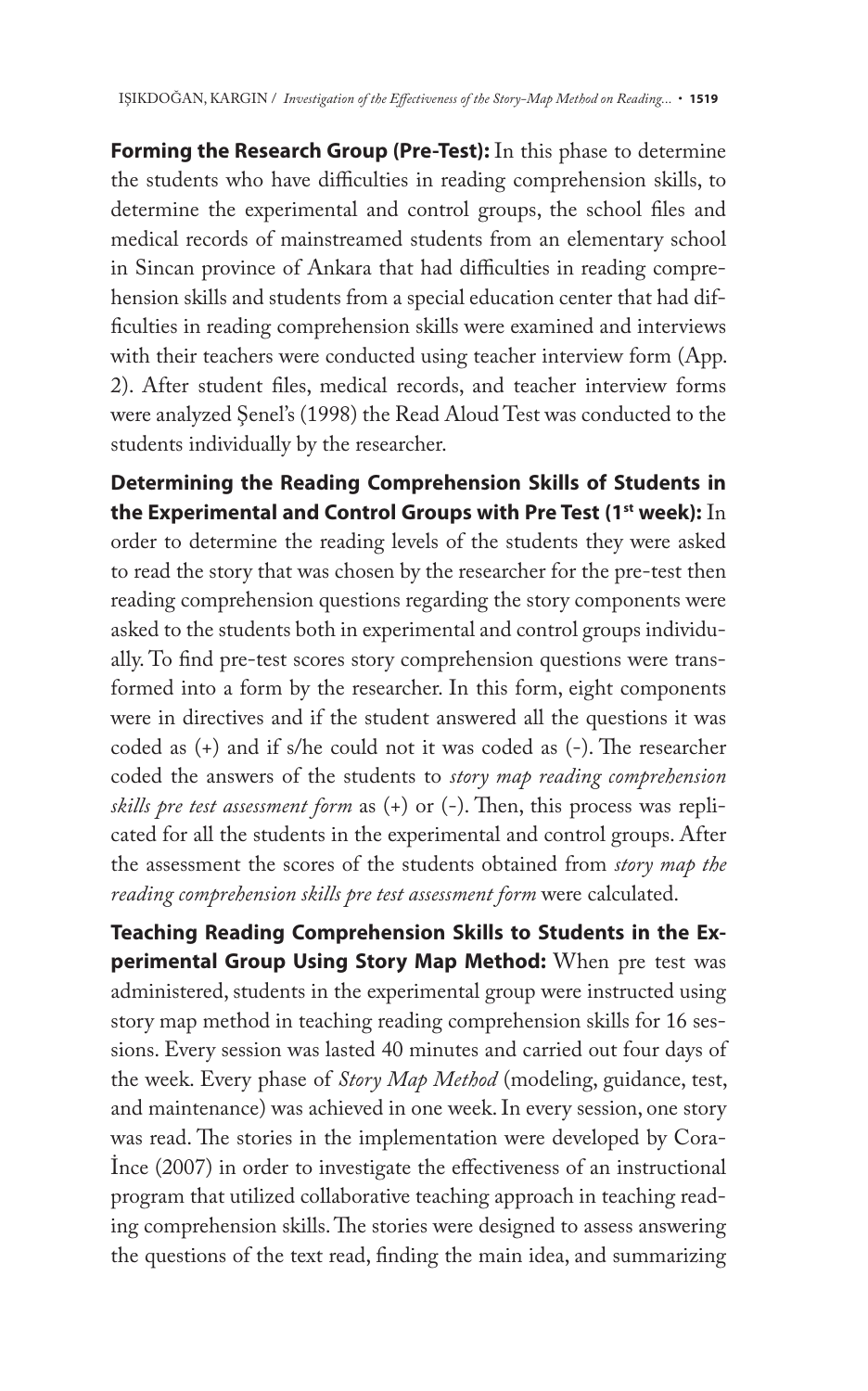the text consisting 15 stories in each skill category 45 stories in sum.

Cora-İnce (2007) asked professionas from Abant İzzet Baysal University, Faculty of Education, Department of Turkish Education and Ankara University, Faculty of Educational Sciences, Department of Curriculum Development, Turkish Language and Literacy Program to evaluate the stories in terms of grammar, content, form, questions, main purpose and subsidiary purposes, and summary. After this evaluation, the texts were rearranged. Pictures related to the content of the texts were pasted over the texts. The pictures were drawn by Abant İzzet Baysal University, Faculty of Education, Department of Fine Arts, Painting Teaching Program (Cora-İnce, 2007).

Instructional sessions of the students in the experimental group were administered according to the phases of the story map method. First, *modeling phase* was implemented. In this phase, each session started with standard directions and information, regarding the aim of the lesson, the expected behaviors for the students, and what the students would gain at the end of the lesson. The graphic organizer (story map schema form) which was going to be used during the sessions was introduced to students by the researcher. As a requirement of modeling, step by step teaching was conducted by the researcher and the students were asked to watch her carefully. Then, the story was read by the researcher once. While reading when the researcher came across a story component she stopped reading and explained the related component. After the reading, every story components were asked and the answers were given by the teacher and written below the graphic organizer. Then the students were asked to read the story and answer all the components in the same way. When the students had finished answering the components, the researcher checked and recorded the students' responses in data gathering form. The correct responses were recorded as "+"and reinforced verbally, and the wrong ones were recorded as "-" and corrected. After four sessions the students were able to answer four out of eight story components correctly on average.

The second phase was *guided training.* The same process used in modeling sessions was also followed in these sessions. The only difference was that the training was done by the students and the teacher only corrected mistakes by interrupting them. In this phase the researcher chose a student to read a story aloud. After reading she asked the students to explain the story components in turn. After all the students explained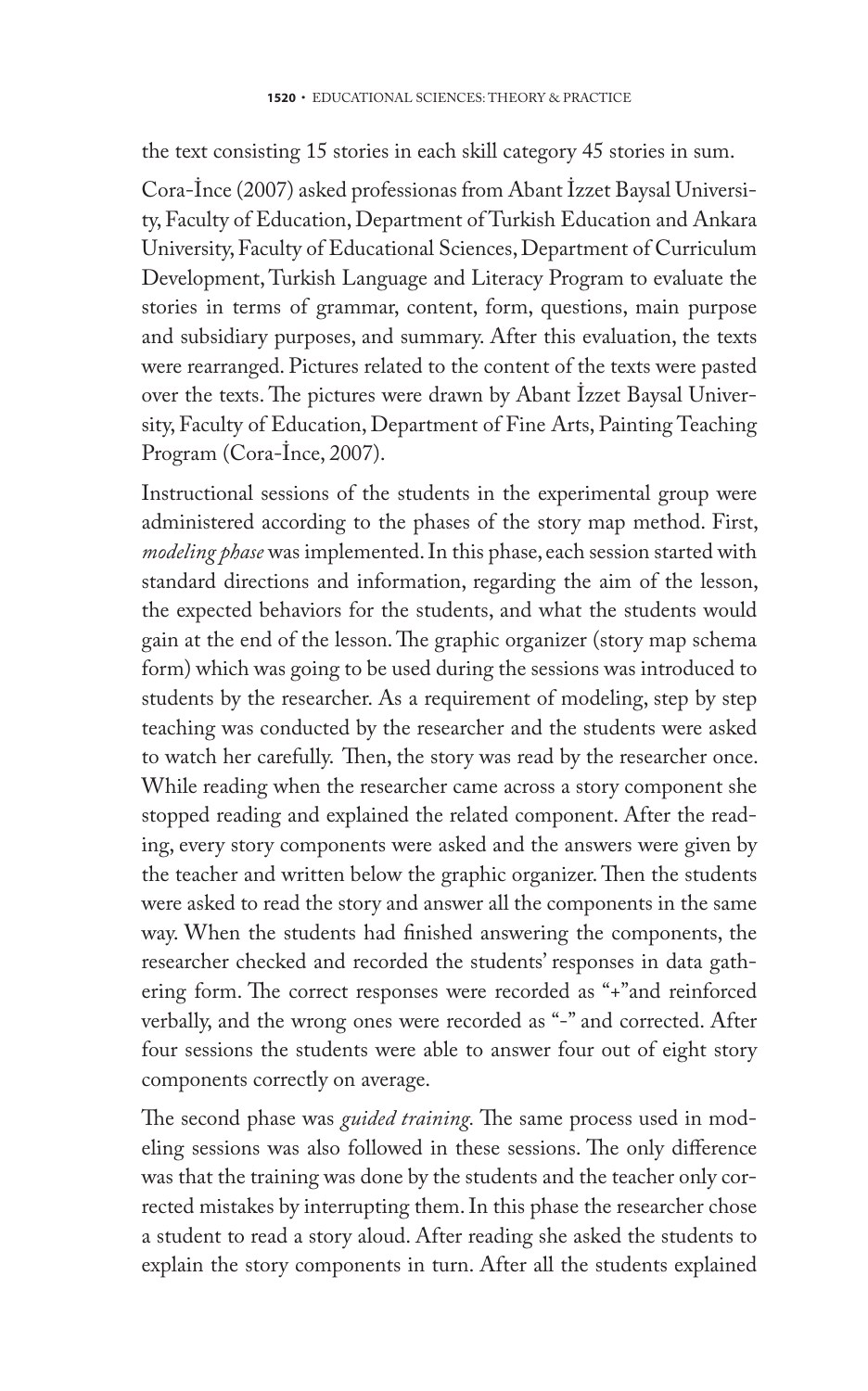they filled the graphic organizer with their answers. Then the researcher filled in her own graphic organizer and compared it to theirs. Then the researcher checked and recorded the students' responses in the related form. The correct responses were recorded as "+"and reinforced verbally, and the wrong ones were recorded as "-" and corrected. After four sessions the students were able to answer six out of eight story components correctly on average.

The next phase was *testing*. After all the students finished reading, they were asked to fill in the graphic organizer. When they finished correctly, the organizers were collected by the researcher and the comprehension questions were given to the students. While the students were answering the questions the researcher noted their answers. After completing all questions the answers were compared to key and the researcher coded the students' performances in the related form. The correct responses were recorded as "+"and reinforced verbally, and the wrong ones were recorded as "-" and corrected. After the testing phase students were able to answer eight out of eight story components correctly on average.

After the testing phase, maintenance phase was implemented. In this phase the researcher asked the students to read the story and answer all the questions without using the graphic organizer. When the students had finished answering all the questions, the researcher checked and recorded the answers in the related form*.* The correct responses were recorded as "+"and reinforced verbally, and the wrong ones were recorded as "-" and corrected. After four maintenance sessions the students were able to answer all the questions of the stories correctly on average.

# **Determining the Reading Comprehension Skills of Students in the Experimental and Control Groups with Post Test (6th week):**

In order to determine the reading comprehension levels of the students a story not used in the sessions was chosen by the researcher and she asked students to read the story and reading comprehension questions of the story was administered to the students both in experimental and control groups individually. The answers of the students were coded on *story map reading comprehension skills post test form* as (+) or (-). Then the same process was replicated to every student in experimental and control groups and the scores students obtained from the *story map reading comprehension skills post test form* was calculated.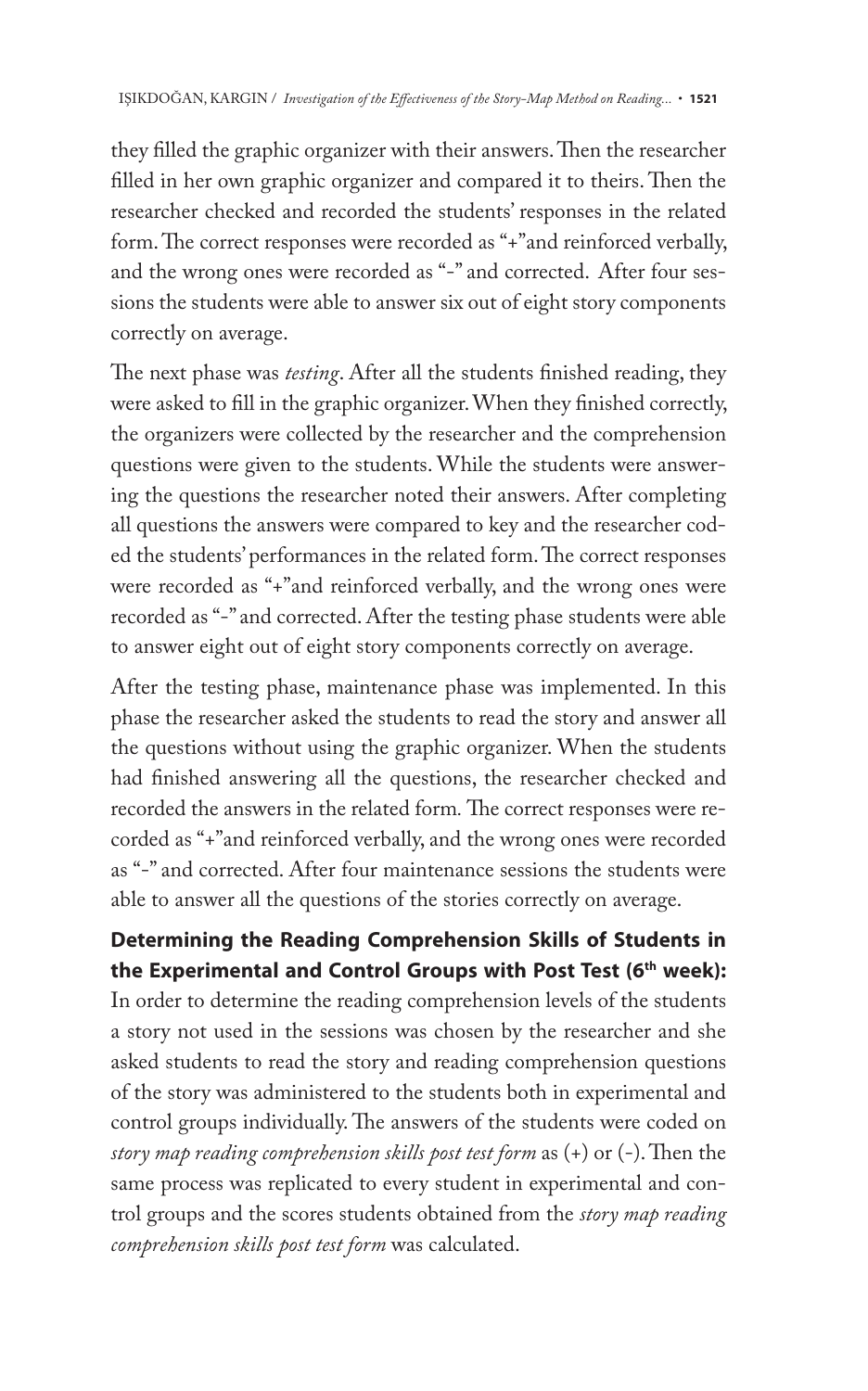## **Data Processing**

The findings of this study were analyzed using Mann-Whitney U and Wilcoxon Signed Rank Test for Paired Samples (Bruning & Kintz, 1993; Topsever, 1977). The experimental and control groups were compared in terms of pre and post test results. In order to compare the pre and post tests of experimental and control groups with each other Mann-Whitney U test was chosen to compare the scores of two independent groups due to the small sample size. In order to compare the scores of within groups' pre and post tests Wilcoxon (signed rank) test was used for two paired samples.

## **Findings**

## **Findings about the comparison of reading comprehension scores of experimental and control groups** *before the implementation*

As can be seen in Table 2, the pre-test results of the experimental and control groups using Mann-Whitney U test revealed no significant difference between these two groups (U=16.50, *p*=.266). The results showed that there was no significant difference between the experimental and control groups before the implementation. In other words, reading comprehension skills of experimental and control groups were similar in pre-test phase.

#### **Table 2.**

*Mann-Whitney U mean scores of experimental and control groups on reading comprehension scale before and after the program* 

|           |       | Experimental Group (n=7) | Control Group $(n=7)$ |            |  |
|-----------|-------|--------------------------|-----------------------|------------|--|
|           | Mean  | Sum of the               | Mean                  | Sum of the |  |
|           | Rank  | Rank                     | Rank                  | Rank       |  |
| Pre test  | 8.36  | 44.50                    | 8.64                  | 60.50      |  |
| Post test | 11.00 | 77.00                    | 8.64                  | 28.00      |  |

\**p*<0.05.

## **Findings about the comparison of reading comprehension scores of experimental and control groups** *after the implementation*

Comparing the post-test results of the experimental and control groups, we found a significant difference between these two groups (U=.00,  $p=0.001$ ). As can be seen in Table 3, the results showed that the reading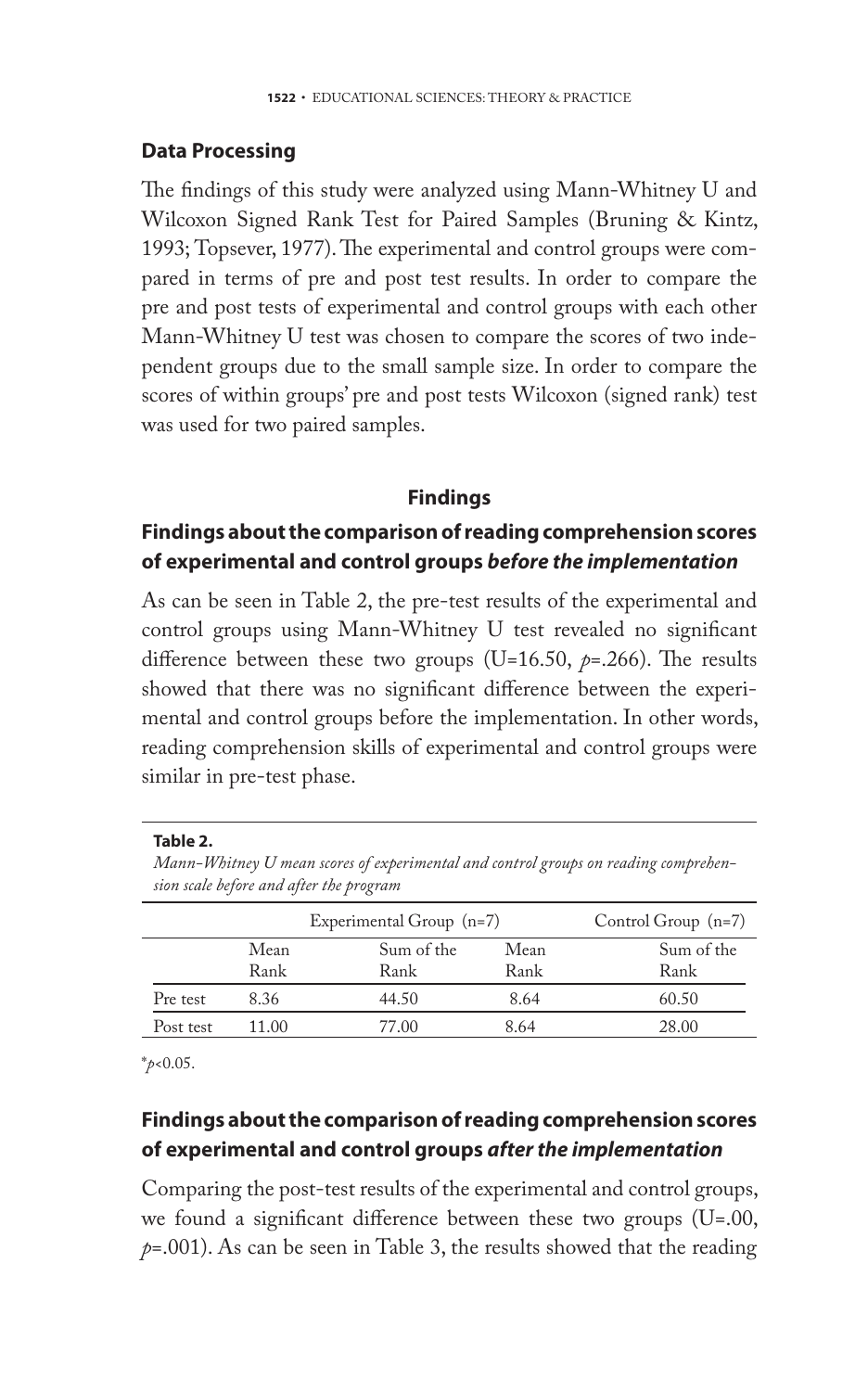comprehension skills of the students in the experimental group were superior to the students in the control group. Thus, it can be inferred that the instruction that was conducted with story map technique in teaching reading comprehension skills was effective in improving reading comprehension skills.

**Table 3.**

*Wilcoxon Signed Ranks Results of Experimental and Control Groups Before and After the Program* 

|               |              | Experimental Group |        |   | Control Group |        |  |
|---------------|--------------|--------------------|--------|---|---------------|--------|--|
| Post test $-$ | $\mathsf{n}$ | Mean               | Sum of | n | Mean          | Sum of |  |
| pre test      |              | Rank               | Rank   |   | Rank          | Rank   |  |
| Negative Rank | $\theta$     | .00                | .00    |   | 2.50          | 7.50   |  |
| Positive Rank |              | 4.00               | 28.00  |   | 2.50          | 2.50   |  |
| Equal         |              |                    |        |   |               |        |  |

*p*<0.05.

# **Findings about the reading comprehension skills of children in the experimental group** *before* **and** *after the implementation*

Comparing pre and post test results of the experimental group with Wilcoxon signed ranks test, we found a significant difference between these two assessments  $(z=2.45, p=.014)$ .

The results showed that there was a significant difference between the scores of students before teaching reading comprehension skills to them using story map and after using story map. With regard to this finding it can be inferred that the reading comprehension skills of the experimental group were significantly different after 16 instructional sessions.

# **Findings about the reading comprehension skills of children in control group before and after the program**

Comparison of pre and post test results of the control group with Wilcoxon signed ranks test revealed no significant difference between these two assessments  $(z=1.00, p=.317)$ . Thus, there was no significant difference in reading comprehension skills of the control group before and after the program.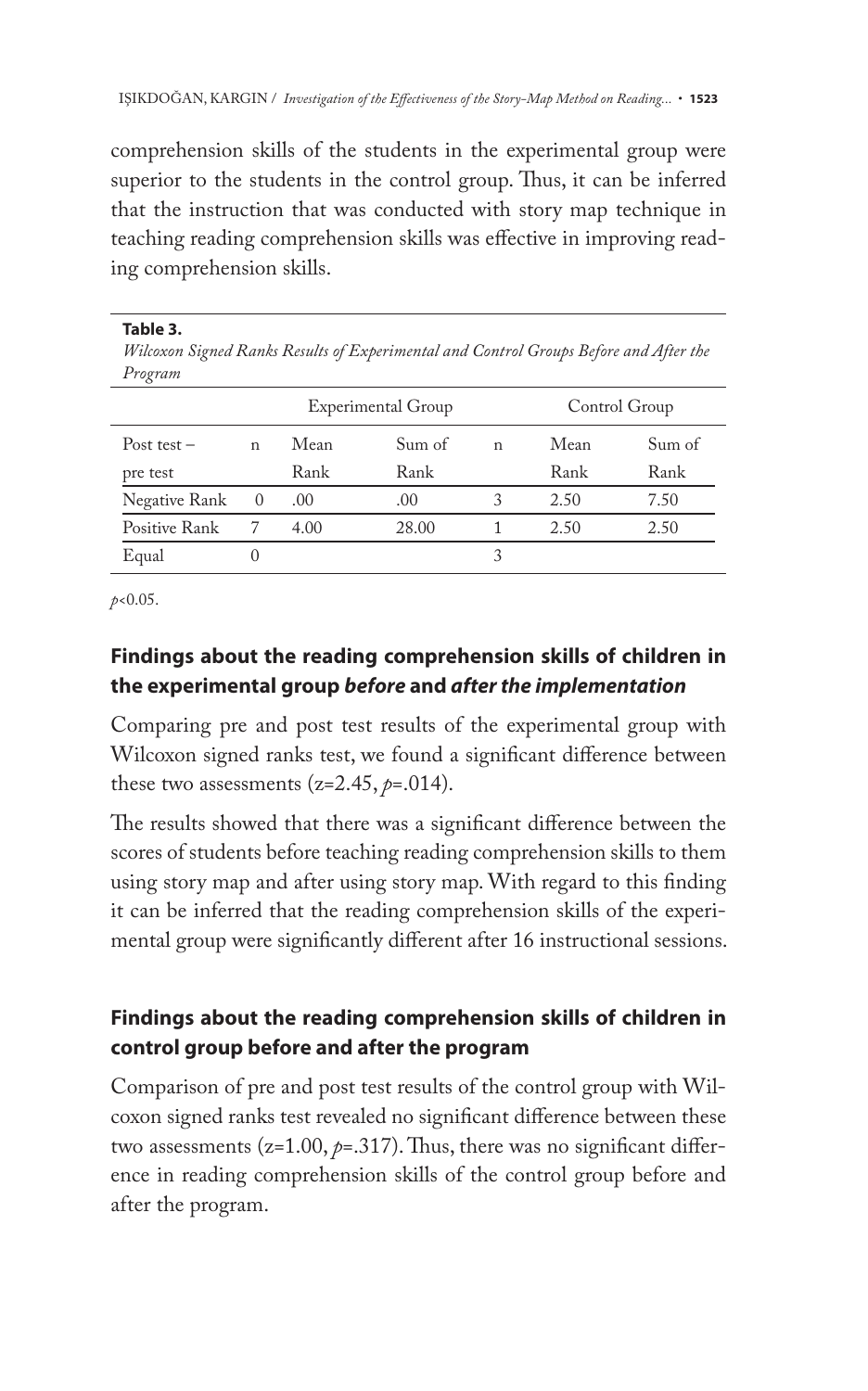#### **Discussion**

The findings of this study showed that the story map method had a positive effect on teaching reading comprehension skills to the participants who attended the instructional sessions. This finding was consistent with the findings of previous studies that have used story map (Akça, 2002; Baumann & Bergeron, 1993; Bozkurt; 2005; Davis & Mc Pherson, 1989; Duman, 2006; Gardill & Jitendra, 1999; Griffey et al., 1988, Idol & Croll, 1987).

In this study, a significant difference in the post test scores of the experimental group showed that the instructional sessions using the story map technique in teaching reading comprehension skills made positive increases in the reading comprehension levels of the students who attended these sessions. No significant difference in the pre and post test scores of the control group showed that instructional sessions were effective when the fact that the control group did not receive any instructional session is taken into account.

The teachers of the students in the experimental group were interviewed before and after the experiment and were asked about the improvement in these students' reading comprehension skills. The teachers indicated that before the experiment the students were not able to express themselves, they were not attending actively to the courses, they could not explain the cause and effect relationship in the stories, they could not find the topic of the story, they could not tell the story in accordance with the occurrence of the events, they did not know the meanings of the words in the story, they could not analyze the events, and they could not understand the achievement of the story. After the experiment, the teacher indicated that there was an improvement in the self expression skills of the students, they were raising hands more than before to answer the questions, they were able to tell the story in accordance with the occurrence of the events, they could explain the cause and effect relationships in the stories, they could find the topic of the story and say the achievement of the story. The interview data support our findings that showed the effectiveness of the instruction.

Comparing pre and post test scores of the control group shows no significant difference between them. Before the program the teachers also indicated that the students were unable to understand what they read because they were reading slowly, they could not tell the place or the time of the story, they could not follow the order of the story, they could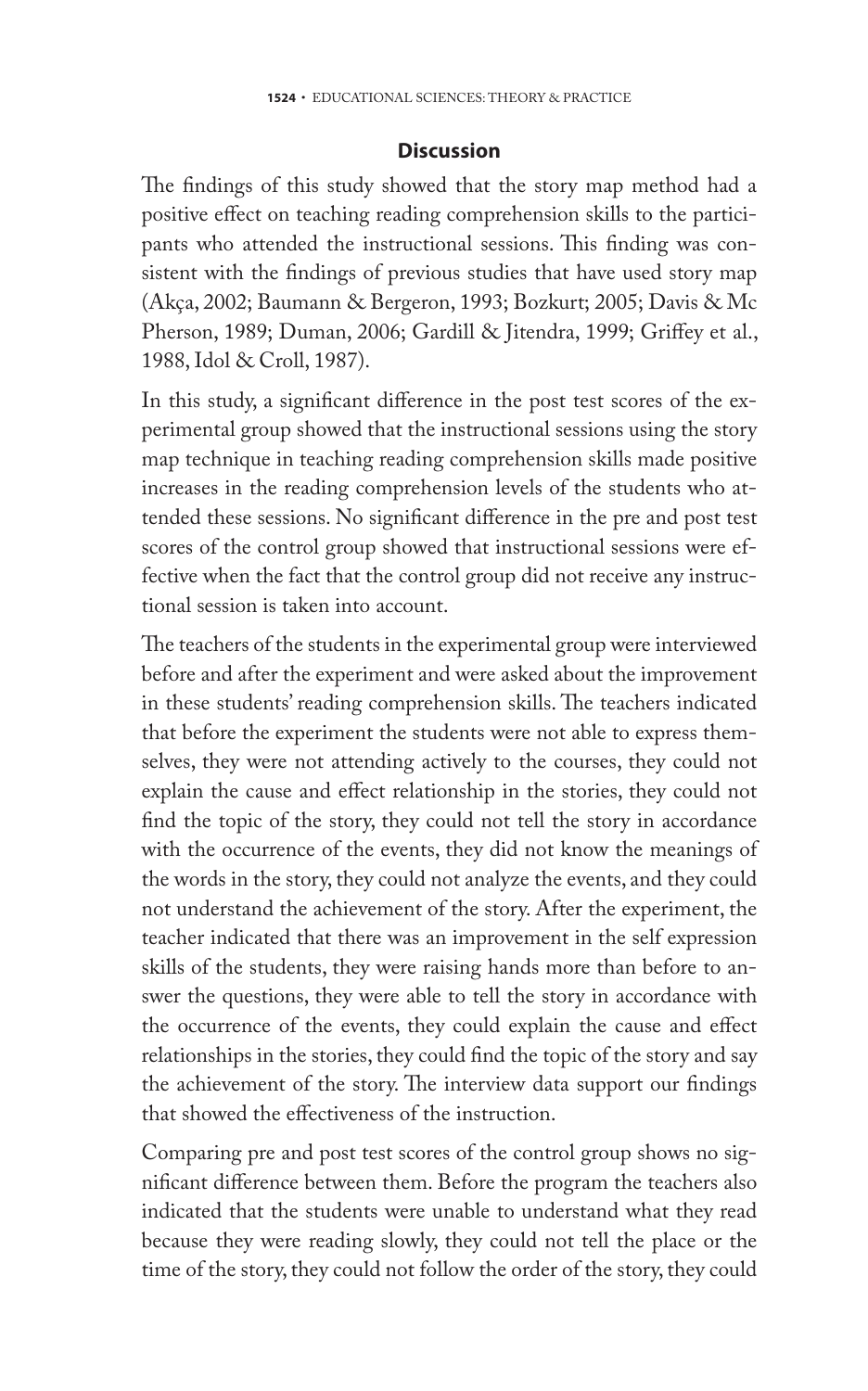not explain the cause and effect relationship of the story, they could not find the topic and they could not tell the purpose of the study.

The students did not have any problems finding the main character of the story, when and where the story took place and the reaction of the main character at the end of the story but they had problems finding the problem of the story, how the main character solved the problem, what happened at the end of the story and what we earned from this story. Moreover they improved their self-expression skills during these 16 sessions because they formed a very good friendship with each other even if they were from different classes. All the students attended all the sessions. There were no problems in the instructional sessions. The students' social skills also improved because they spent time together for 16 sessions.

The stories to be read during the instructional sessions were chosen by drawing lots and because the student who was to read the story drew the lot students were really eager. The students also indicated that they were curious about the story to be read. Moreover because the sessions were videotaped and then the students were made to watch 10 minutes of the sessions, the students were interested in watching them. It was seen that all the students watched themselves on the videos. As a result it was seen that the instructional sessions were useful in improving reading comprehension skills to the students in the experimental group.

The findings of this research showed that the story map technique was effective in improving reading comprehension skills of students with mild mental retardation. With these findings, following recommendations can be given to educators and practitioners: 1) Instructional practices in this research are done with students with mild mental retardation that attended to general education classrooms in a separate room as a group format. It can be recommended that teachers can instruct in their classrooms in a group format. 2) In this study, direct instructional approach was found effective and the results were maintained. Therefore, it can be recommended that practitioners can use direct instructional approach in teaching reading comprehension to students with mental retardation. One of the limitations of the study was the small size of the research group. Replicating the results of this study about the effectiveness of story map technique with larger groups can shed light to the generalizability of the findings.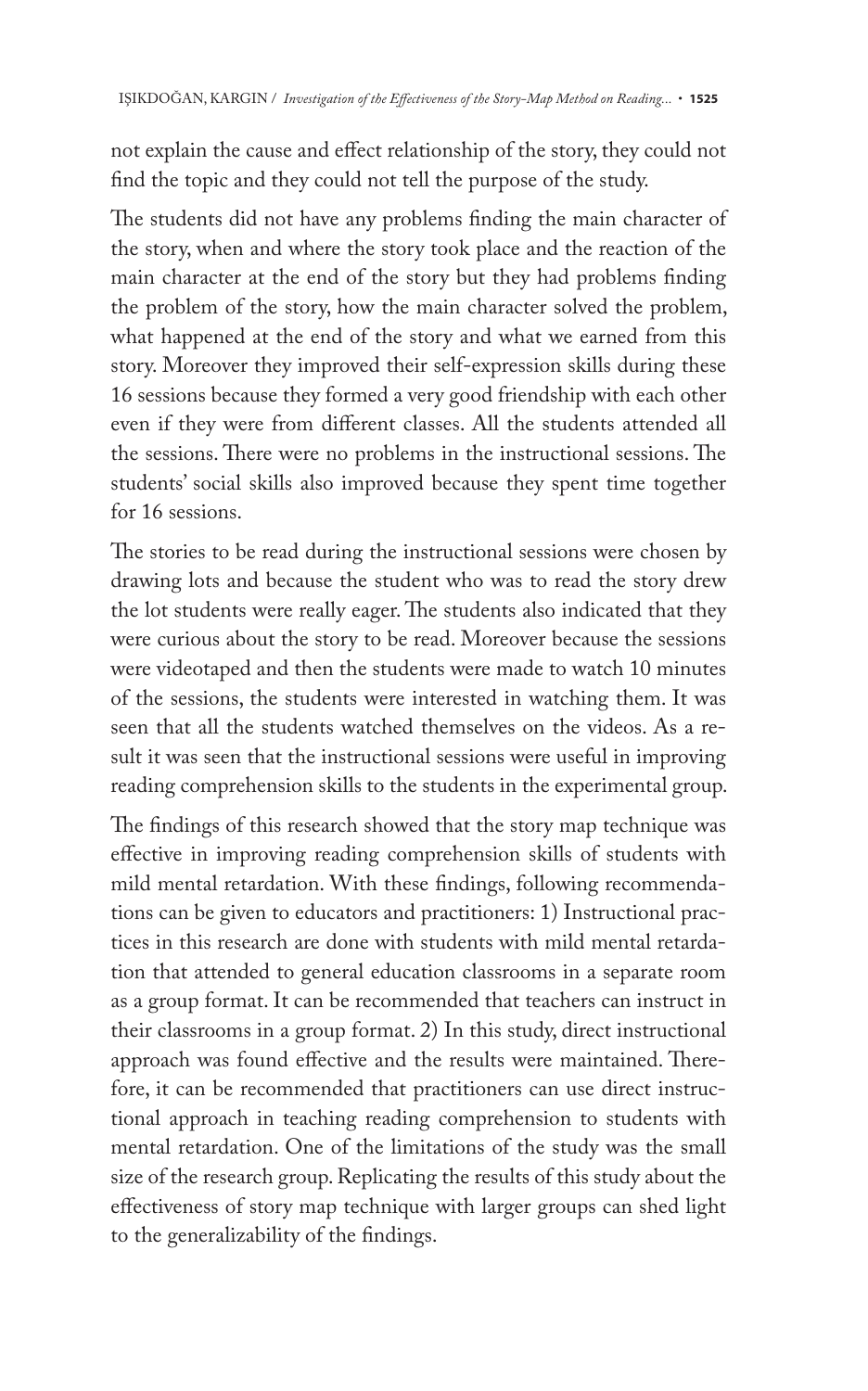#### **References/Kaynakça**

Akça, G**. (**2002). *Hikâye haritası yönteminin, ilköğretim 4. sınıf öğrencilerinin okuduğunu anlama beceri düzeyleri üzerine etkisi.* Yayınlanmamış yüksek lisans tezi, Gazi Üniversitesi, Eğitim Bilimleri Enstitüsü, Ankara.

Akyol, H. (1999). Hikâye haritası yöntemiyle metin öğretimi*. Milli Eğitim*, *142*.: web:http://yayim.meb.gov.tr/dergiler/medergi/15.htm. adresinden 20 Ocak 2010 tarihinde edinilmiştir.

Baumann, J. F., & Bergeron, B. (1993). Story-map instruction using children's literature: Effects on first graders' comprehension of central narrative elements. *Journal of Reading Behaviour, 25*, 407-437.

Boulineau, T., Fore III, C., & Hagan-Burke, S., & Burke, M. D. (2004). Use of storymapping to increase the story-grammar text comrehension of elementary students with learning disabilities. *Learning Disability Quarterly, 27*(1), 105-121.

Bozkurt, Ü. (2005). *Hikaye haritası yönteminin okuduğunu anlama düzeyine etkisi.*  Yayınlanmamış yüksek lisans tezi, Abant İzzet Baysal Üniversitesi, Sosyal Bilimler Enstitüsü, Bolu.

Bruning, J. L. ve Kintz, B. L. (1993). *İstatistik* (Çev. A. Dönmez). Ankara: Gündoğan.

Carter, C. (1997). Why reciprocal teaching? *Educational Leadership*, *54*, 64-68.

Cora-İnce, N. (2007). *Zihin engelli çocuklara okuduğunu anlama becerilerinin öğretilmesinde işbirlikçi öğrenme yaklaşımı ile sunulan öğretim programının etkililiğinin incelenmesi.* Yayınlanmamış doktora tezi, Ankara Üniversitesi, Eğitim Bilimleri Enstitüsü, Ankara.

Davis, Z. T., & McPherson, M. D. (1989). Story map instruction: A road map for reading comprehension. *The Reading Teacher, 43*(3), 232-240.

Davis, Z. T. (1994). Effects of prereading story mapping on elemantary readers' comprehension. *Journal of Educational Research, 87*(6), 353-360.

Dimino, J. A., Gersten, R., Carnine, D., & Blake, G.(1990). Story grammar: An approach for promoting at risk secondary students' comprehension of literature. *Elementary School Journal, 91*(1), 19-32.

Doğan, B. (2002). Okuduğunu anlama stratejilerinin öğretimi ile ilgili alan yazın taraması*. Uludağ Üniversitesi Eğitim Fakültesi Dergisi***,** *15*(1), 97-107.

 Dowhower, S. L. (1987). Effects of repeated reading on second – grade transitional readers' fluency and comprehension. *Reading Research Quarterly, 22*, 389-406.

Duman, N. (2006). *Hikâye haritası yönteminin eğitilebilir zihinsel engelli öğrencilerin okuduğunu anlama becerileri üzerindeki etkisi.* Yayınlanmamış yüksek lisans tezi, Abant İzzet Baysal Üniversitesi, Bolu.

Durkin, D. (1978). What classroom observations reveal about reading comprehension instruction. *Reading Research Quarterly, 14*(4), 481-533.

Eripek, S. (1989). Alt özel sınıf öğrencilerinin ilkokul sınıfları düzeyinde sesli okuma başarılarının değerlendirilmesi. *Eğitim Fakültesi Dergisi, 2*, 125-140.

Eripek, S. (2005*). Zeka geriliği*. Ankara: Kök Yayıncılık.